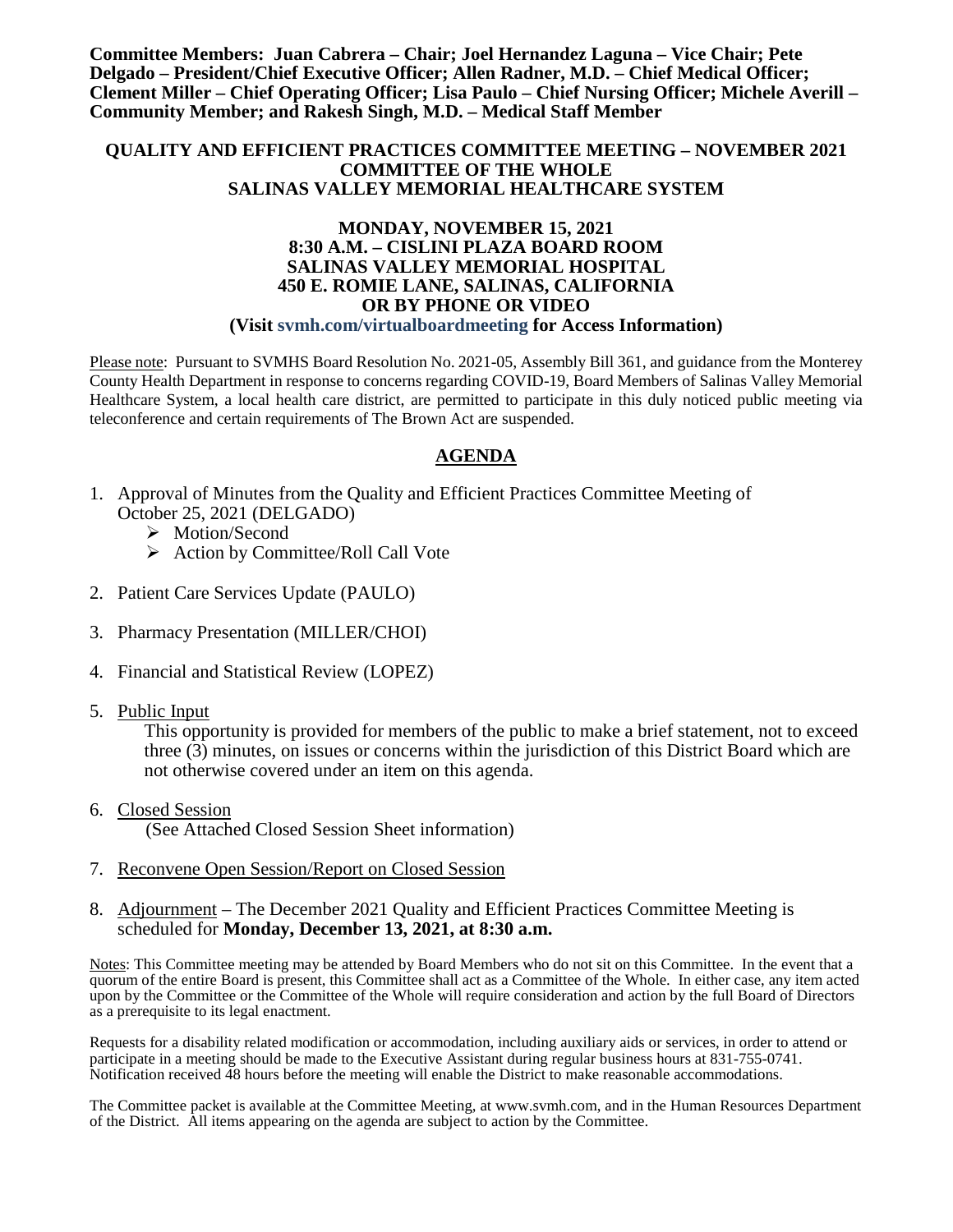#### **SALINAS VALLEY MEMORIAL HEALTHCARE SYSTEM QUALITY AND EFFICIENT PRACTICES COMMITTEE MEETING OF THE BOARD OF DIRECTORS – COMMITTEE OF THE WHOLE**

### **AGENDA FOR CLOSED SESSION**

Pursuant to California Government Code Section 54954.2 and 54954.5, the board agenda may describe closed session agenda items as provided below. No legislative body or elected official shall be in violation of Section 54954.2 or 54956 if the closed session items are described in substantial compliance with Section 54954.5 of the Government Code.

## **CLOSED SESSION AGENDA ITEMS**

#### **[ ] LICENSE/PERMIT DETERMINATION** (Government Code §54956.7)

**Applicant(s)**: (Specify number of applicants)

#### **[ ] CONFERENCE WITH REAL PROPERTY NEGOTIATORS** (Government Code §54956.8)

**Property:** (Specify street address, or if no street address, the parcel number or other unique reference, of the real property under negotiation):

**Agency negotiator:** (Specify names of negotiators attending the closed session):

**Negotiating parties**: (Specify name of party (not agent):

**Under negotiation:** (Specify whether instruction to negotiator will concern price, terms of payment, or both):

#### **[ ] CONFERENCE WITH LEGAL COUNSEL-EXISTING LITIGATION**  $\overline{(Government Code \$  54956.9(d)(1))}

**Name of case:** (Specify by reference to claimant's name, names of parties, case or claim numbers): ,  $\overline{\phantom{a}}$  , or

**Case name unspecified:** (Specify whether disclosure would jeopardize service of process or existing settlement negotiations):

#### **[ ] CONFERENCE WITH LEGAL COUNSEL-ANTICIPATED LITIGATION** (Government Code §54956.9)

Significant exposure to litigation pursuant to Section 54956.9(d)(2) or (3) (Number of potential cases):

Additional information required pursuant to Section 54956.9(e):

Initiation of litigation pursuant to Section 54956.9(d)(4) (Number of potential cases): \_\_\_\_\_\_\_\_\_\_\_\_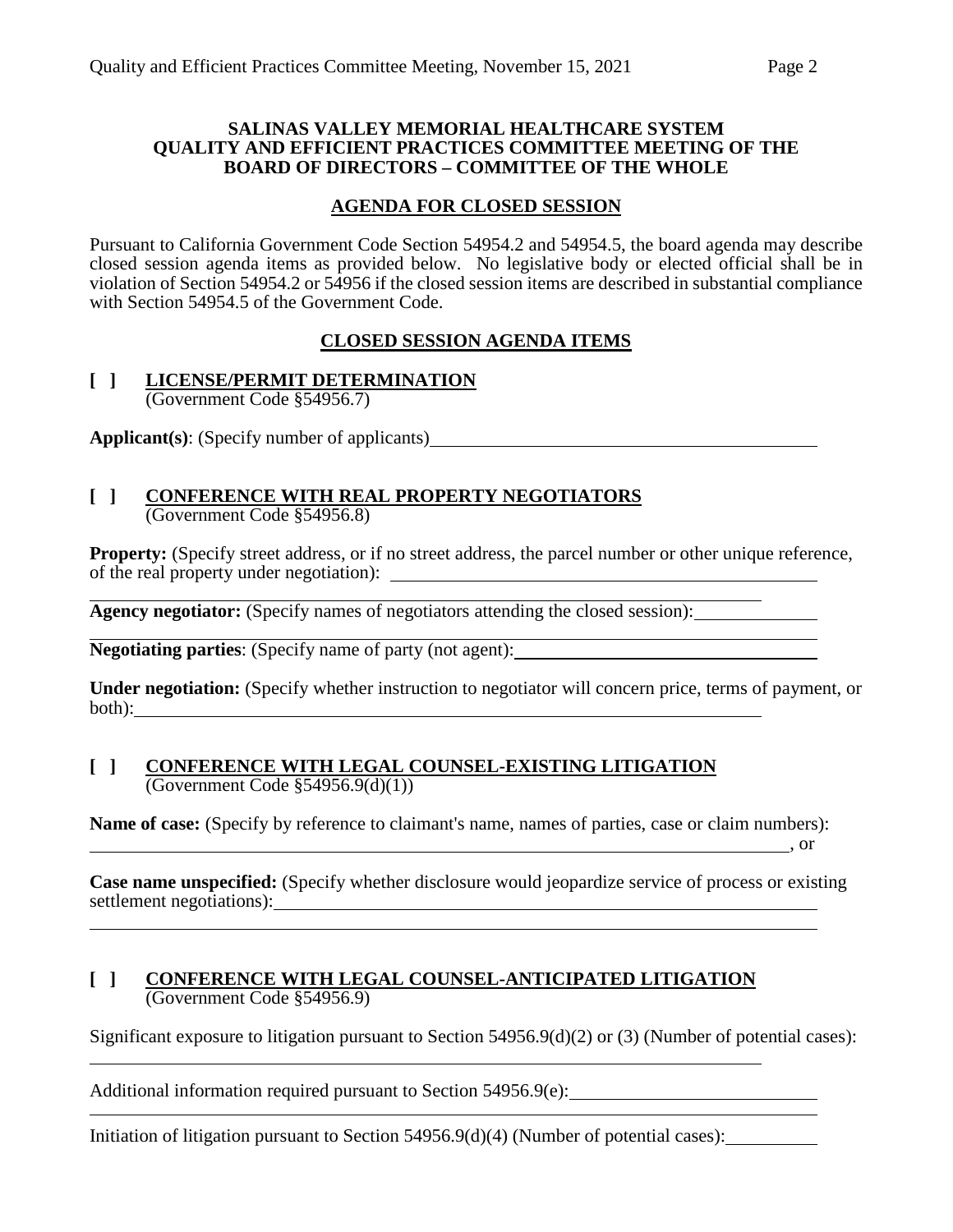## **[ ] LIABILITY CLAIMS**

(Government Code §54956.95)

**Claimant:** (Specify name unless unspecified pursuant to Section 54961):

**Agency claimed against**: (Specify name):

## **[ ] THREAT TO PUBLIC SERVICES OR FACILITIES** (Government Code §54957)

**Consultation with**: (Specify name of law enforcement agency and title of officer):

# **[ ] PUBLIC EMPLOYEE APPOINTMENT**

(Government Code §54957)

**Title**: (Specify description of position to be filled):

## **[ ] PUBLIC EMPLOYMENT**

(Government Code §54957)

**Title:** (Specify description of position to be filled):

#### **[ ] PUBLIC EMPLOYEE PERFORMANCE EVALUATION** (Government Code §54957)

**Title:** (Specify position title of employee being reviewed):

#### **[ ] PUBLIC EMPLOYEE DISCIPLINE/DISMISSAL/RELEASE** (Government Code §54957)

(No additional information is required in connection with a closed session to consider discipline, dismissal, or release of a public employee. Discipline includes potential reduction of compensation.)

## **[ ] CONFERENCE WITH LABOR NEGOTIATOR**

(Government Code §54957.6)

**Agency designated representative:** (Specify name of designated representatives attending the closed session):

**Employee organization**: (Specify name of organization representing employee or employees in question): , or

**Unrepresented employee**: (Specify position title of unrepresented employee who is the subject of the negotiations):